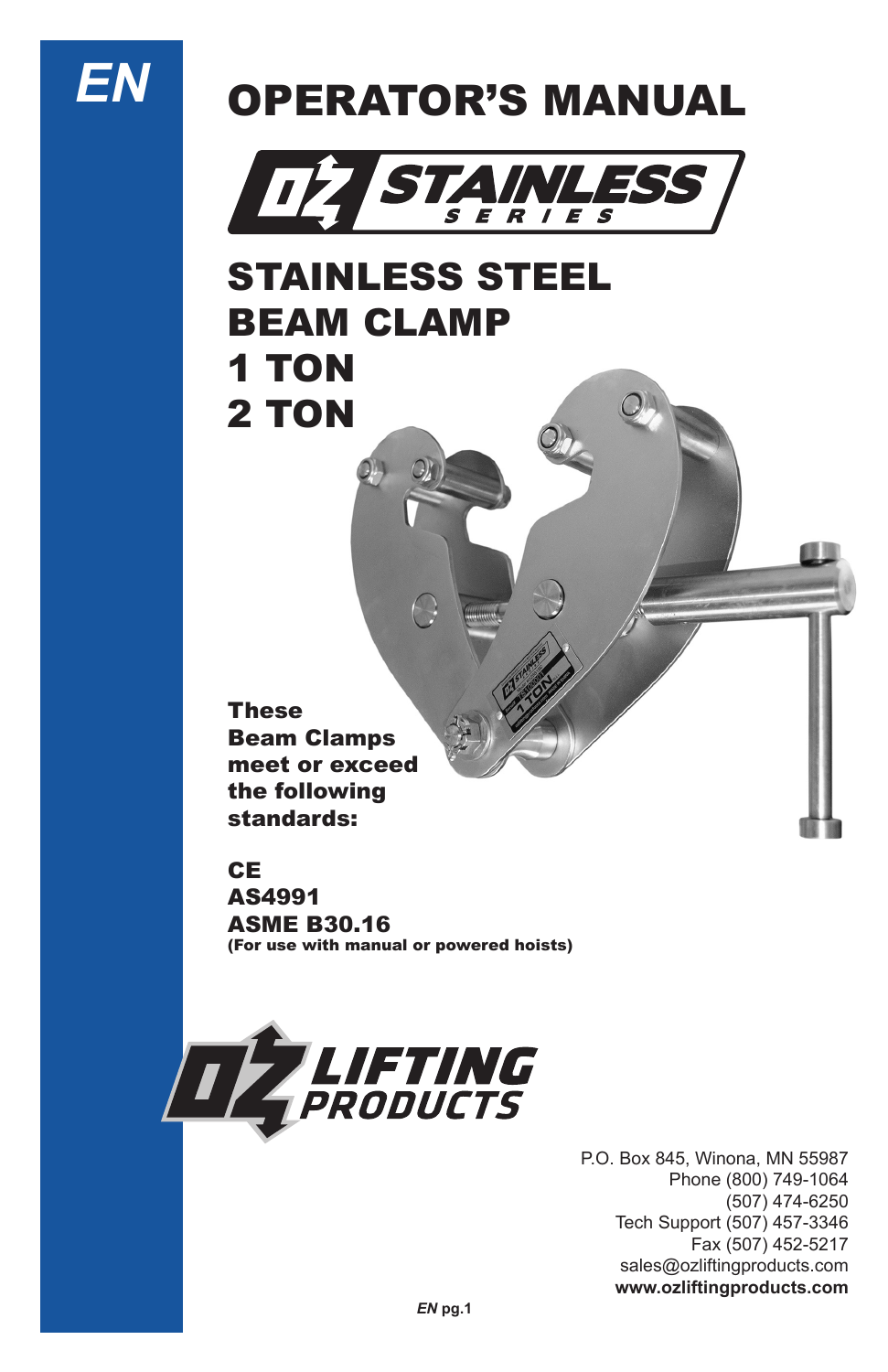### Table of Contents

| <b>Pg.6</b> Technical Information/Pre-Installation |
|----------------------------------------------------|
|                                                    |

### Product Features

- Type 304 stainless steel construction for corrosion resistance
- Super-quick adjustment to most I-Beams
- Stainless steel I.D. tag
- Individual test certificate and serial number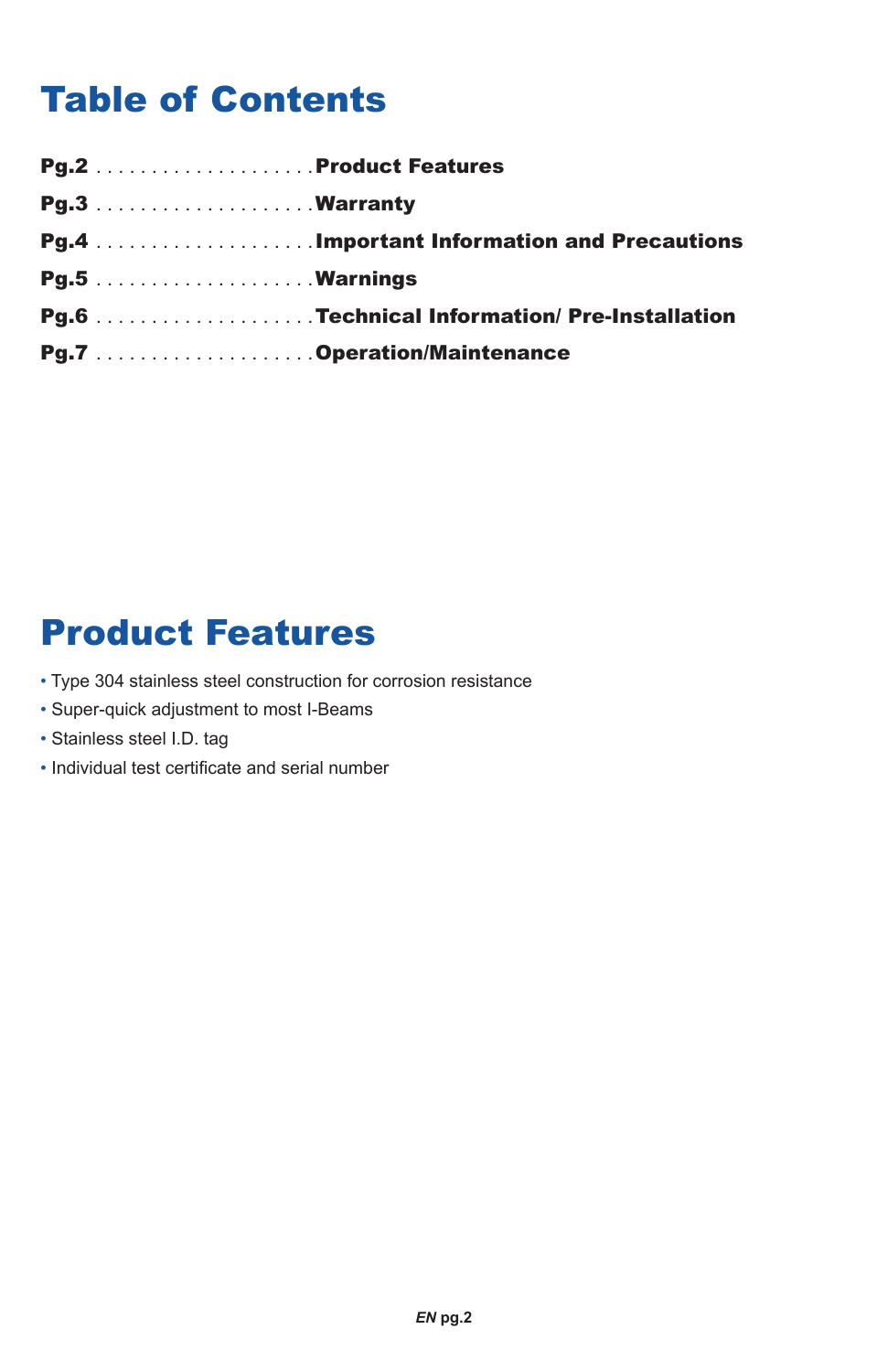### One year warranty

OZ Lifting Products LLC® guarantees this product to be free of defects in materials and workmanship for one year from the date of shipment.

This warranty does not apply to products that show signs of misuse, overloading, alteration, improper maintenance or negligence. The normal wear and tear of moving parts is excluded from the warranty. This warranty does not cover any costs related to removal of this product, lost time, or any other incidental or consequential damages/costs resulting from the claimed defects.

If this product fails during the first year of operating due to defective materials or workmanship, it will be repaired or replaced at the discretion of OZ Lifting Products LLC®. Any product subject to a warranty claim must be returned, prepaid, to an authorized OZ Lifting Products LLC® warranty depot along with proof of purchase. Upon repair, the product will be returned to the customer free of charge. If no defect is found,the customer will be responsible for return shipping costs. The product's warranty will be effective for the remainder of the original warranty period (one year from shipment date).

OZ Lifting Products LLC® will not be held liable for the following arising from the use of this product: injuries to persons or property, death, incidental, consequential, or contingent damages, whether negligent or deliberate. It is the sole responsibility of the owner to install and operate the product properly and safely. This is OZ Lifting Products LLC®'s only written warranty. This warranty is in lieu of all other warranties implied by law such as merchantability and fitness. The sale of products from OZ Lifting Products LLC® under any other warranty or guarantee, expressed or implied, is not authorized.

NOTE: OZ Lifting Products LLC® has the right to alter the design of or discontinue the production of any product without prior notice.

#### For more information please contact:



P.O. Box 845, Winona, MN 55987 Phone (800) 749-1064 (507) 474-6250 Tech Support (507) 457-3346 Fax (507) 452-5217 sales@ozliftingproducts.com **www.ozliftingproducts.com**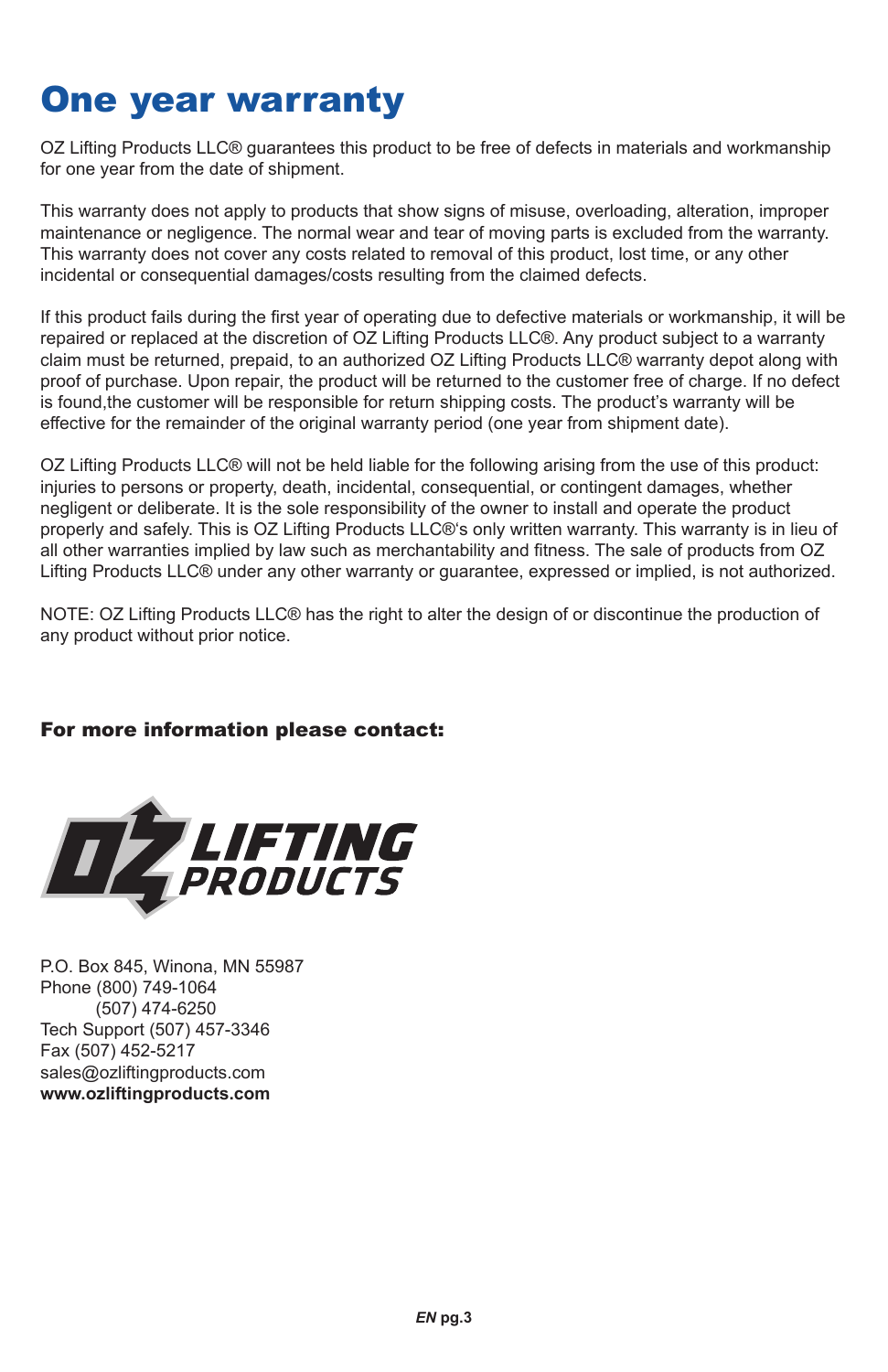### Important Information and Precautions

This manual contains general instructions dealing with the normal installation, operation and maintenance of the products described herein.

This product should not be installed, operated, or maintained by any person who has not read all the contents of these instructions. Failure to read and comply with these instructions, warnings, or limitations noted might result in bodily injury, death, or property damage. Contact the distributor for further explanation if information is not fully understood.

It is the responsibility of the owner/user to install, test, maintain, and operate these products in accordance with OSHA regulations, other federal, state, and local regulations, and ASME standards.

Only trained and qualified personnel shall operate and maintain this equipment.

#### Maintain Records

Schedule and maintain records of regular inspection and maintenance of the product in compliance with ASME standards.

Record your Beam Clamp's Serial Number on the front cover of this manual to allow for easier referencing.

#### **Precautions**

Do not use OZ Lifting products in conjunction with other equipment unless the system designer. manufacturer, installer, or user has put the necessary safety devices in place. Modifications to upgrade or alter these products should only be authorized by the original manufacturer. Do Not disassemble clamp.

Beam Clamp should be used for holding loads only within their load ratings.

#### These Beam Clamp meet or exceed the following standards:

CE AS4991 ASME B30.16 (For use with manual or powered hoists)

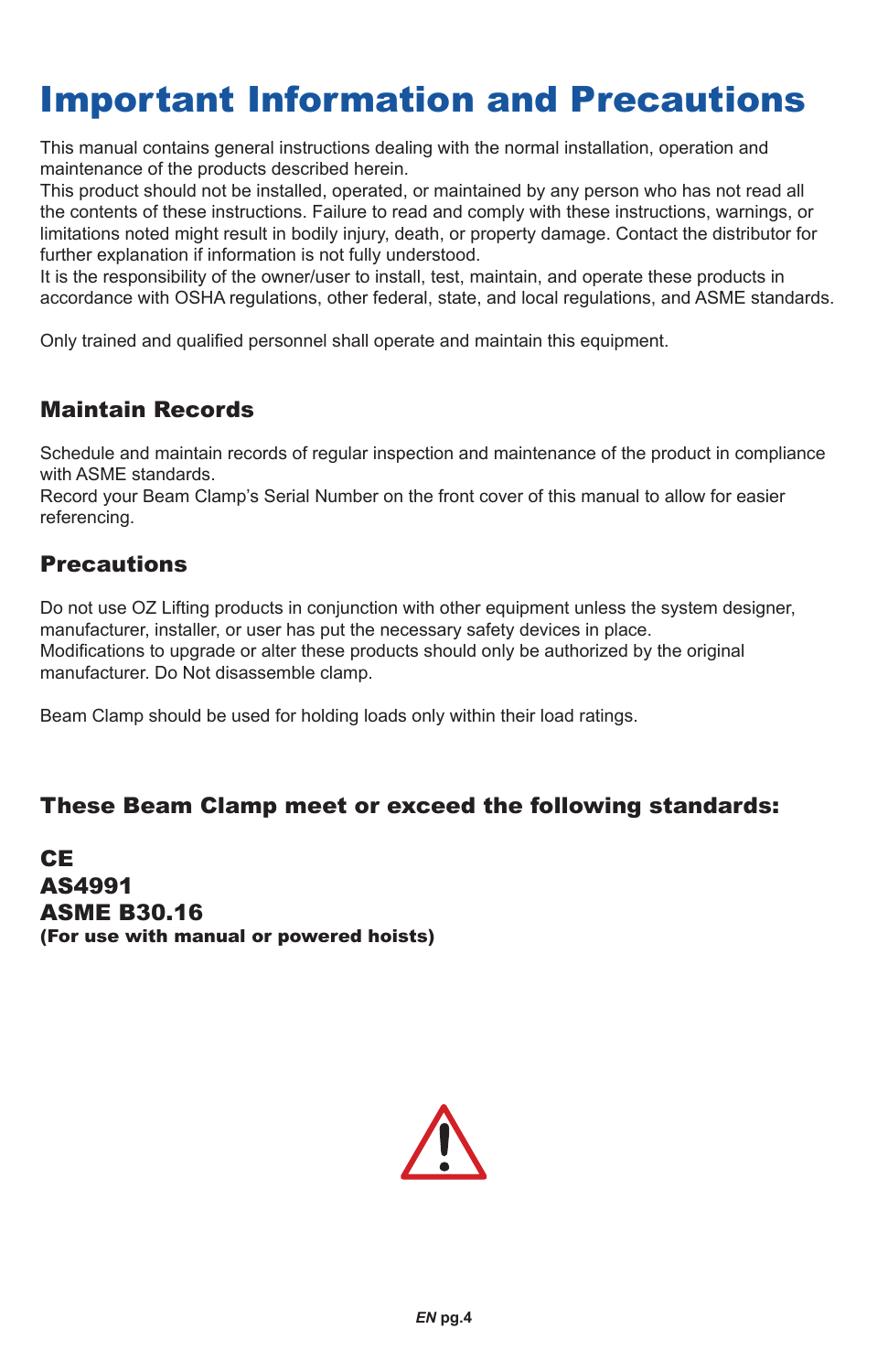### **Warnings**

**Failure to read and comply with the following warnings may result in a hazardous situation that could lead to death, serious injury, or property damage. Be sure to properly install, operate, and maintain the Beam Clamp so that it does not come off the beam.**

Do Not lift more than the designated clamping range.

Do Not lift people or lift loads over people.

Do Not operate a damaged or malfunctioning product.

Do Not remove, deface, or obscure warning labels.

Do Not operate until personnel are warned or cleared from the area.

Do Not use if load is not suspended vertically.

Do Not use beam clamp without a locking device.

Do Not use beam clamp as welding earth.

Do Not use the beam clamp for a buffer or grab.

Do Not add lengthening pieces to the beam clamp lever.

Do Not weld on the lifted load.

Do Not open the beam clamp when it is holding a load.

Do Not use connections between the clamp and load.

Do Not allow the load to swing.

Do Not disassemble clamp.

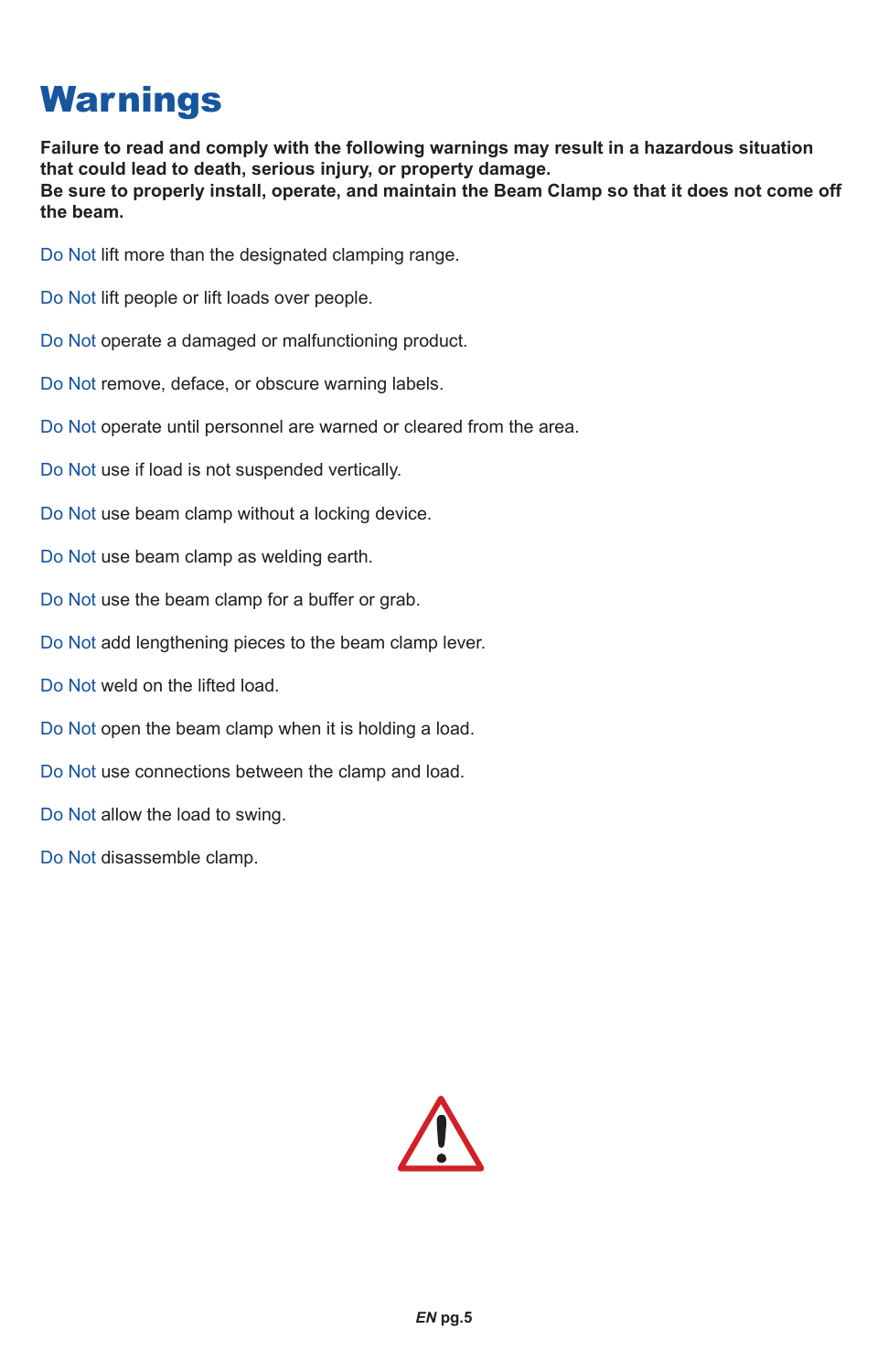### Technical Information (1, 2 tons)





### **Specification**

|                          |   | OZSS1BC   | OZSS2BC   |
|--------------------------|---|-----------|-----------|
| Safe Working Load (tons) |   | 1         | 2         |
|                          | A | 2.95-9.05 | 2.95-9.05 |
|                          | B | 12.2 max. | 12.2 max. |
|                          | C | 2.6       | 3         |
| Dimensions (in)          | D | .94       | .94       |
|                          | E | 7.68      | 7.68      |
|                          | F | 5.12-6.57 | 5.12-6.57 |
|                          | G | 1.57      | 1.57      |
|                          | н | .78       | .9        |
| Net Weight (lbs)         |   | 9         | 11        |

\*Dimensions are for reference only and subject to change without notice.

### Pre-Installation

Check for damage during shipment. Do not install or use a damaged product. Ensure that the spindle is properly functioning.

Be sure to maintain records of all accompanying product information.

Contact your OZ Lifting Product dealer if there are any problems.

### Before initial operation:

Read and comply with all instructions and warnings furnished with or attached to the product as applicable.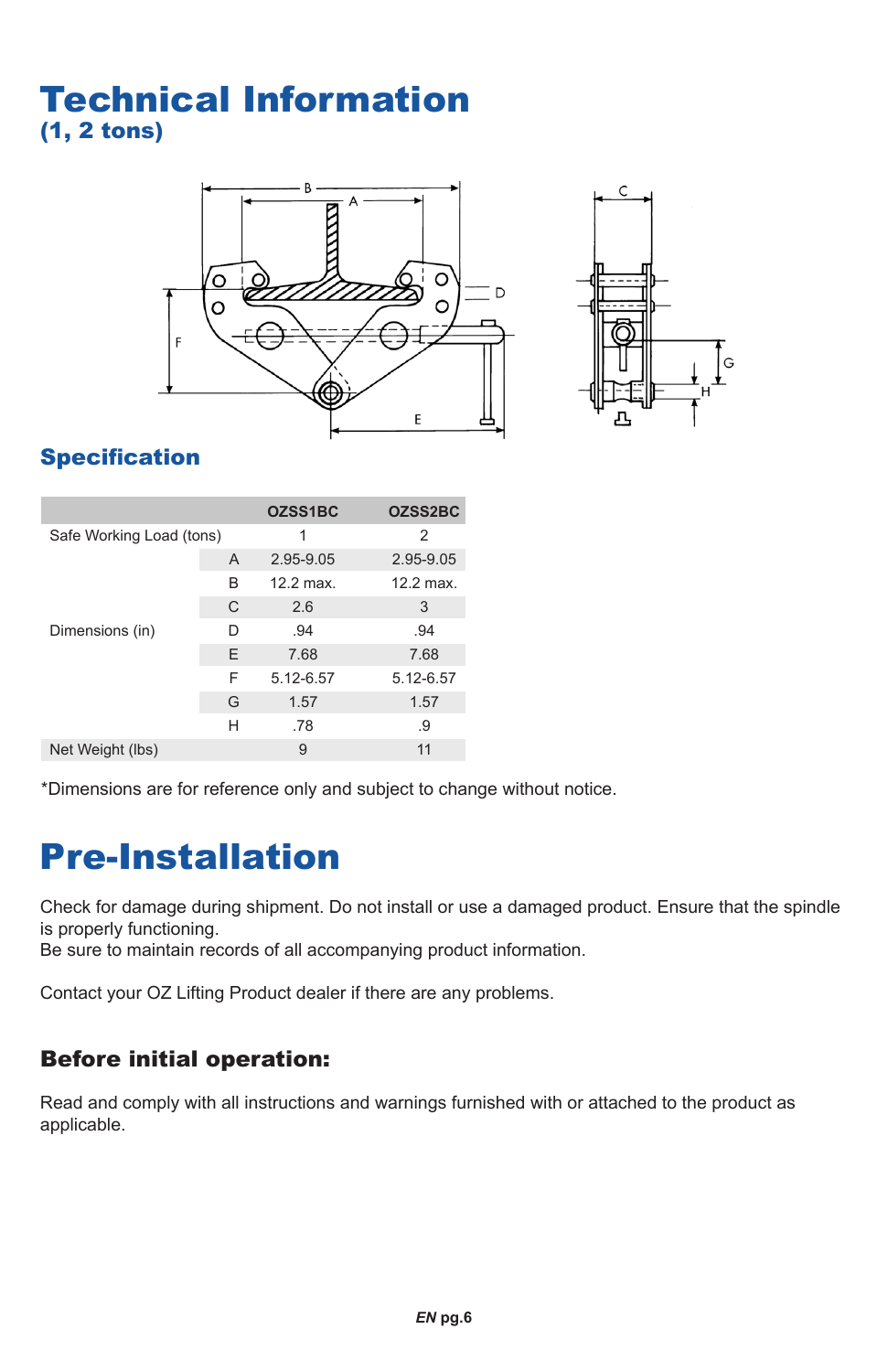### **Operation**

#### Warnings & Precautions

Beam Clamp operators should read and fully comprehend this entire manual and all warnings on the hoist before beginning hoist operation. If this manual is not read and followed completely injuries may occur.

#### Operator Requirements:

Must be trained in proper trolley operation and dealing with potential malfunctions.

Should not operate beam clamp while under influence of alcohol, medications, or drugs.

Should not operate the beam clamp while tired or distracted.

Should not operate beam clamp if they have a history of seizures or other medical issues that may interfere with operation.

Should have proper coordination and vision.

#### Prior to Operation be sure:

Clamp is in proper working condition and maintenance records are up to date.

#### **Operation**

- 1. Open the clamp jaw by turning counter clockwise.
- 2. Position the beam clamp on the girder.
- 3. To close the clamp jaw hand-tighten by turning the threaded spindle clockwise.
- 4. Be sure that the jaw fully clamps.
- 5. Ensure that the load is centered.
- 6. Always lift slowly and maintain constant observation of the load.

### Maintenance

Operators should visually inspect girder clamps on a regular basis. Observe for wear, damage, cuts, cracks, or corrosion. Verify that the spindle is freely moving. If any problems are observed the beam clamp should be placed out of service until it can be repaired. Use only OZ Lifting products for replacement parts.

Once a year the beam clamp should be taken to an authorized repair center for professional inspection.

Following repair test the beam clamp with a load that is 1.25 times the rated load to re-certify the product.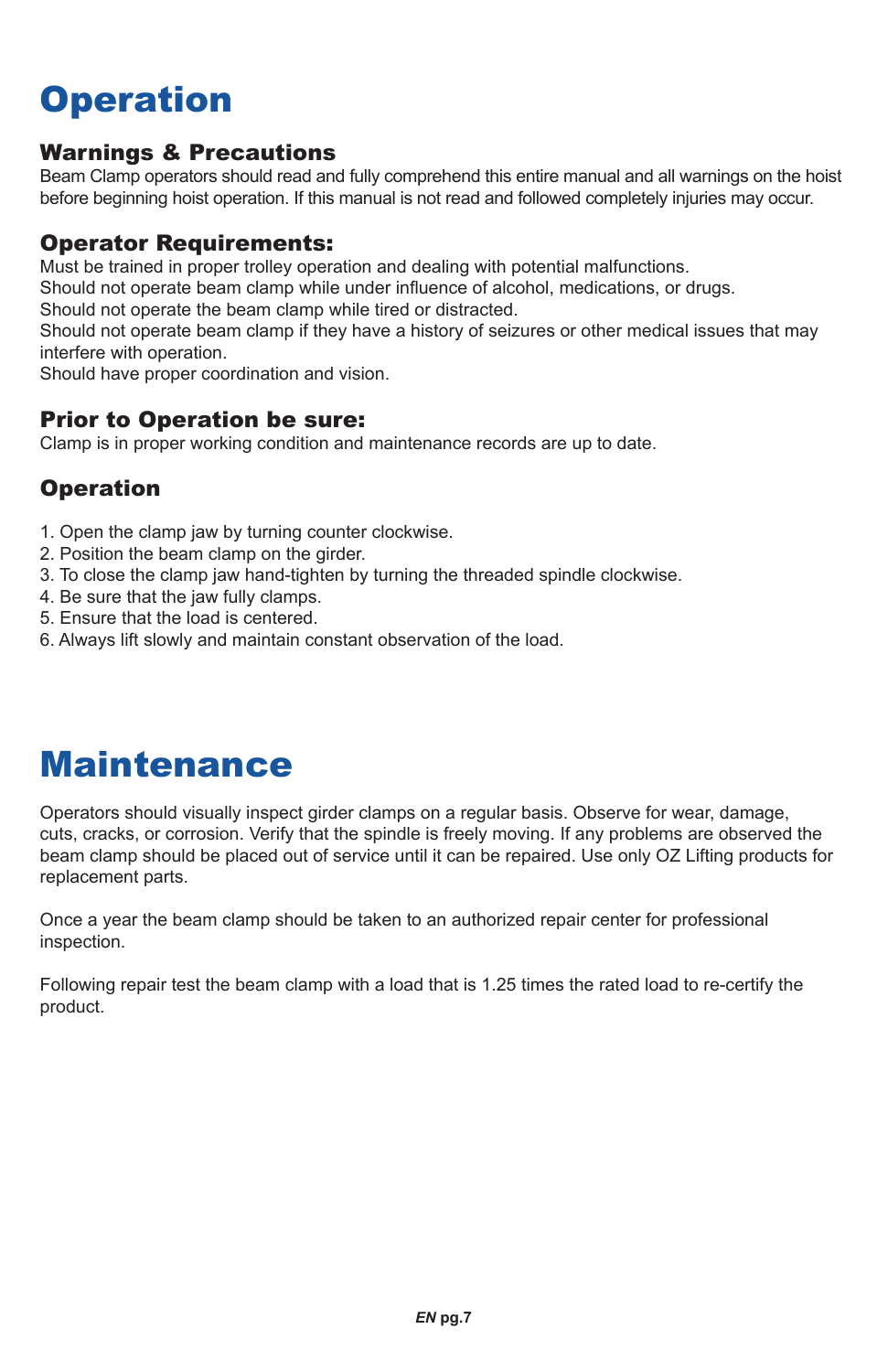# *FR*

# GUIDE DE L'OPÉRATEUR



## PINCE DE POUTRE EN ACIER INOXYDABLE 1 TONNE 2 TONNES

Ces pinces de poutre répondent ou dépassent les normes suivantes :

**CE** 

AS4991 ASME B30.16 (pour les palans manuels ou motorisés)



P.O. Box 845, Winona, MN 55987 Téléphone +1 800 749-1064 +1 507 474-6250 Soutien technique +1 507 457-3346 Télécopieur +1 507 452-5217 sales@ozliftingproducts.com **www.ozliftingproducts.com**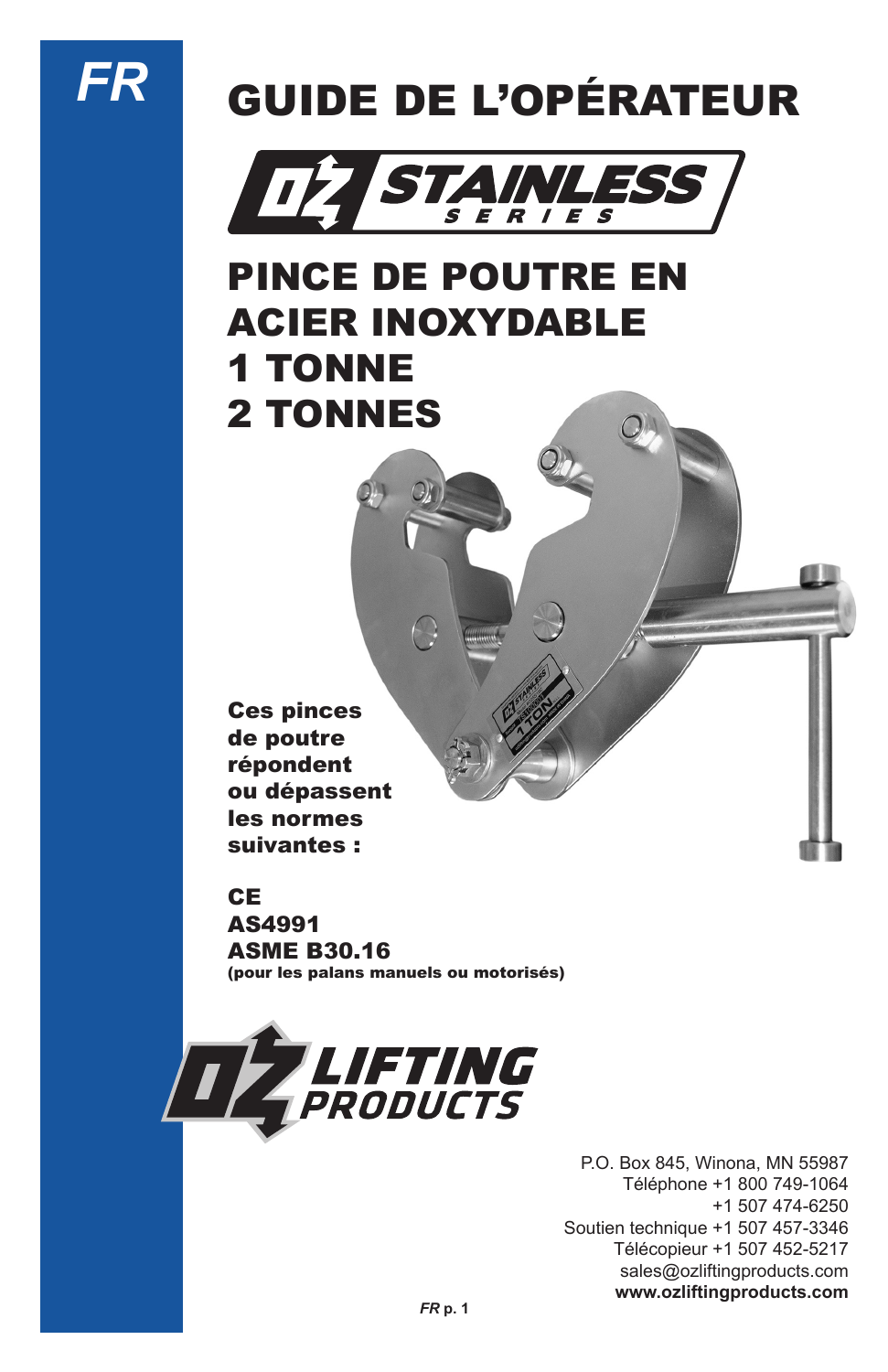### Table des matières

| $p. 3.$ Garantie      |  |
|-----------------------|--|
|                       |  |
| $p. 5$ Avertissements |  |
|                       |  |
|                       |  |

### Caractéristiques des produits

- Construction en acier inoxydable de type 304 pour résister à la corrosion
- Ajustement rapide sur la plupart des poutres en I
- Étiquette d'identité en acier inoxydable
- Certificat d'essai et numéro de série individuels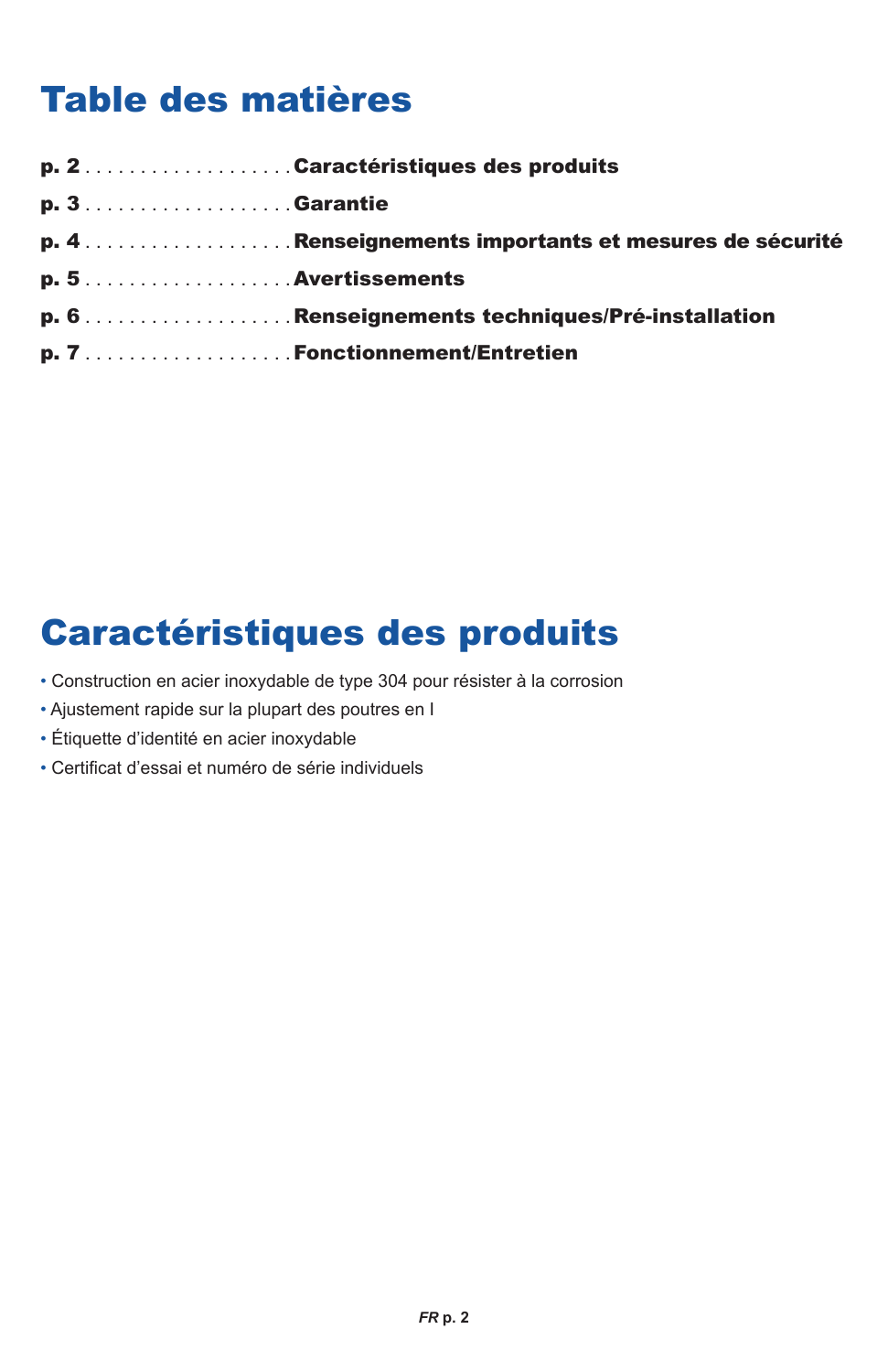### Garantie d'un an

OZ Lifting Products LLC® garantit ce produit contre les défauts de fabrication et de conception pendant un an à compter de la date d'expédition.

Cette garantie ne s'applique pas aux produits indiquant qu'il y a eu abus, surcharge, altération, mauvais entretien ou négligence. L'usure normale des pièces en mouvement est exclue de la garantie. Cette garantie ne couvre pas les coûts liés au retrait de ce produit, au temps perdu ou autres dommages/coûts accessoires ou consécutifs liés aux défectuosités contre lesquelles il y a réclamation.

Si ce produit tombe en panne dans la première année pour cause de fabrication ou de conception, il sera réparé ou remplacé à la discrétion de OZ Lifting Products LLC®. Tout produit sous garantie pour lequel il y a réclamation doit être retourné prépayé à un dépôt de garantie OZ Lifting Products LLC® avec preuve d'achat. Une fois réparé, le produit sera retourné au client sans frais. S'il devait s'avérer qu'il n'y avait aucune défectuosité, les frais d'expédition de retour seront imputés au client. La garantie du produit continuera pour le reste de la période originale (un an à compter de la date d'expédition).

OZ Lifting Products LLC® n'est pas responsable de ce qui suit relatif à l'utilisation de ce produit : blessures ou dommages matériels, morts, dommages accessoires, consécutifs ou indirects, que ce soit par négligence ou à dessein. Il incombe exclusivement au propriétaire d'installer et de faire fonctionner le produit convenablement et sécuritairement. Il s'agit de la seule garantie écrite de OZ Lifting Products LLC®. Cette garantie est en lieu et place de toute autre garantie qu'implique la loi, p. ex. qualité marchande ou aptitude. La vente de produits OZ Lifting Products LLC® en vertu de toute autre garantie expresse ou impliquée n'est pas autorisée.

REMARQUE : OZ Lifting Products LLC® a le droit de modifier la conception ou de discontinuer la production de tout produit sans préavis.

#### Pour en savoir plus, contacter :



P.O. Box 845, Winona, MN 55987 Téléphone +1 800 749-1064 +1 507 474-6250 Soutien technique +1 507 457-3346 Télécopieur +1 507 452-5217 sales@ozliftingproducts.com **www.ozliftingproducts.com**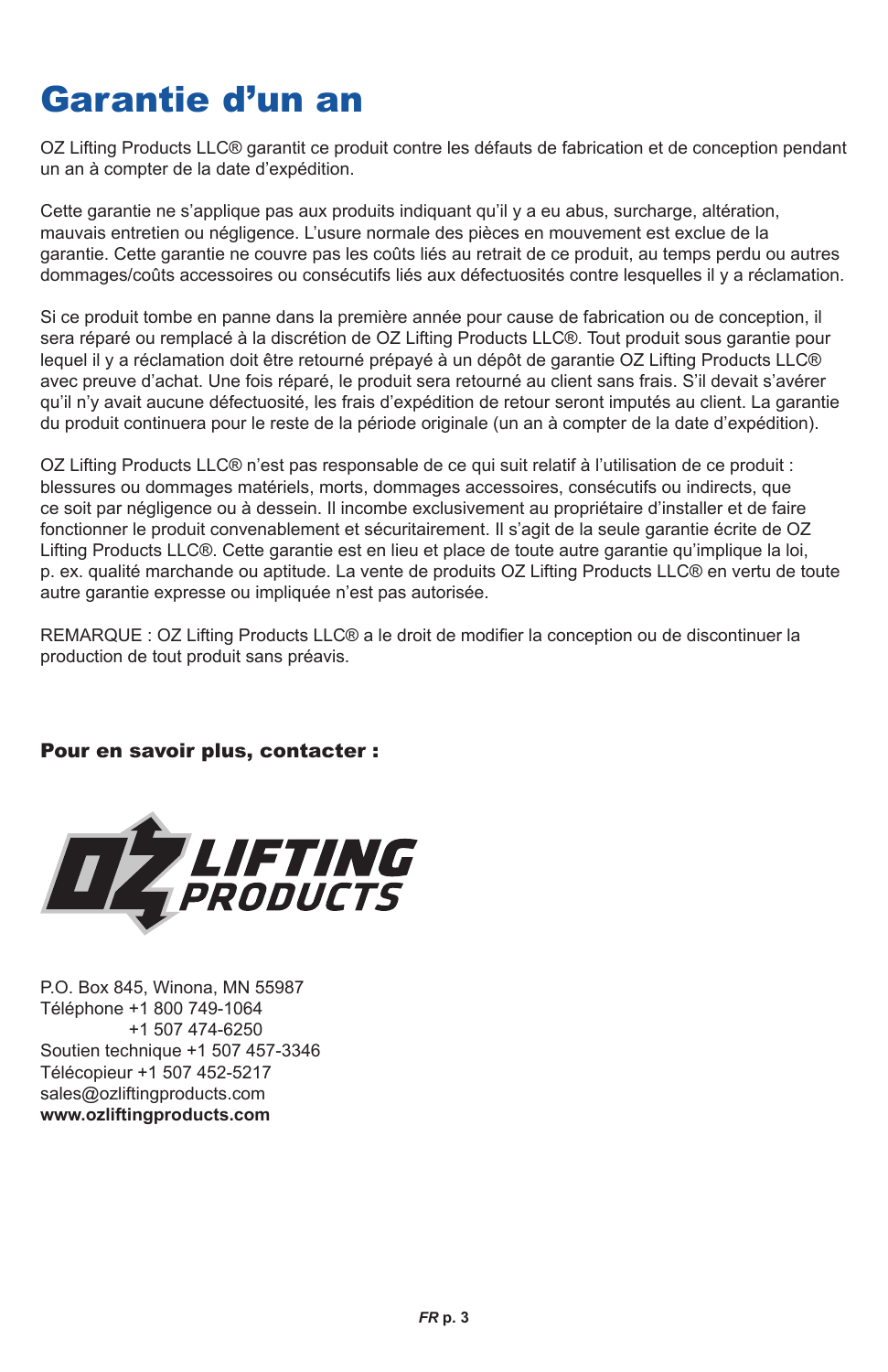### Renseignements importants et mesures de sécurité

Ce manuel contient des instructions générales sur l'installation, le fonctionnement et l'entretien normaux des produits décrits aux présentes.

Ce produit ne doit pas être installé, opéré ou entretenu par quiconque n'ayant pas lu ces instructions au complet. Le défaut de lire et respecter ces instructions, avertissements ou limitations pourrait entraîner des blessures, la mort ou des dommages matériels. Contacter le distributeur pour en savoir plus si vous ne comprenez pas toutes les instructions.

Il incombe au propriétaire/à l'utilisateur d'installer, de mettre à l'essai, d'entretenir et de faire fonctionner ces produits conformément aux règlements de l'OSHA et aux autres règlements fédéraux, d'État et locaux, ainsi qu'aux normes ASME.

Seules des personnes formées et qualifiées doivent faire fonctionner et entretenir cet équipement.

#### Conservation de dossiers

Prévoir des inspections et des entretiens réguliers du produit et en conserver des dossiers conformément aux normes ASME.

Indiquer le numéro de série de vos pinces de poutre sur la couverture avant de ce manuel aux fins de commodité.

#### Mesures de sécurité

Ne pas utiliser les produits OZ Lifting® avec d'autres équipements à moins que le concepteur du système, le fabricant, l'installateur ou l'utilisateur ait appliqué les dispositifs de sécurité nécessaires. Les modifications visant à mettre à niveau ou à changer ces produits doivent être autorisées par le fabricant original. Ne pas désassembler la pince.

Ces pinces de poutre doivent être utilisées pour les charges conformes à leur capacité de charge seulement.

#### Ces pinces de poutre répondent ou dépassent les normes suivantes :

CE AS4991 ASME B30.16 (pour les palans manuels ou motorisés)

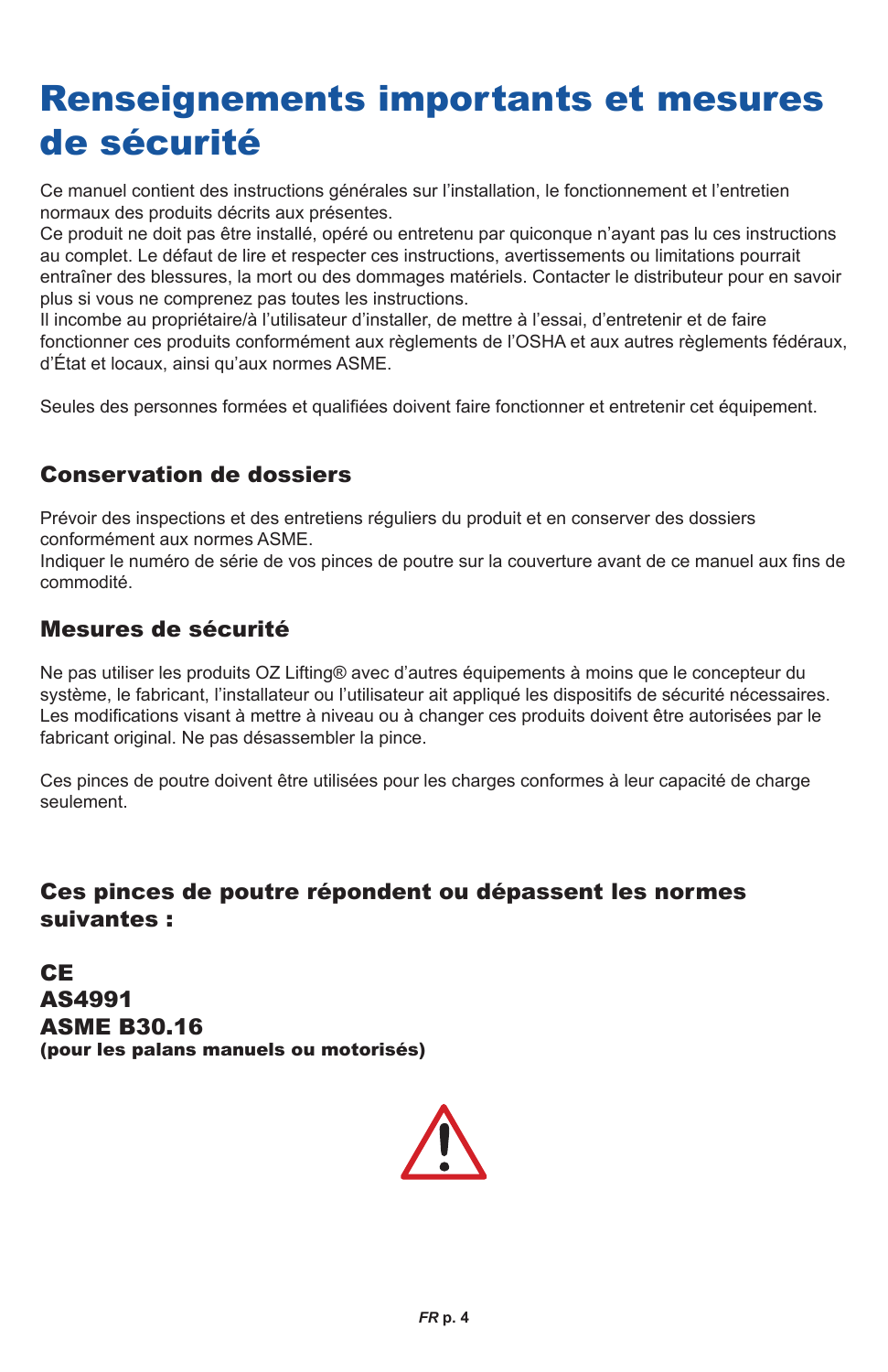### **Avertissements**

**Si vous ne lisez pas les avertissements suivants et que vous ne vous y conformez pas, il peut y avoir des situations dangereuses qui pourraient causer la mort, des blessures graves ou des dommages matériels.**

**S'assurer de bien installer, faire fonctionner et entretenir la pince de poutre de sorte qu'elle ne se déloge pas.**

Ne pas lever plus que la capacité de serrage désignée.

Ne pas lever de personnes ou de charges au-dessus de personnes.

Ne pas faire fonctionner un produit endommagé ou qui ne fonctionne pas correctement.

Ne pas enlever, dégrader ou obscurcir les étiquettes d'avertissement.

Ne pas faire fonctionner avant d'avoir averti le personnel ou qu'il ait eu le temps de céder la place.

Ne pas utiliser si la charge n'est pas suspendue à la verticale.

Ne pas utiliser la pince de poutre sans appareil de blocage.

Ne pas utiliser la pince de poutre comme mise à la terre de soudage.

Ne pas utiliser la pince de poutre comme tampon ou grappin.

Ne pas ajouter de rallonges au levier de la pince de poutre.

Ne pas souder sur la charge suspendue.

Ne pas ouvrir la pince de poutre quand elle est chargée.

Ne pas utiliser des connexions entre la pince et la charge.

Ne pas laisser la charge se balancer.

Ne pas désassembler la pince.

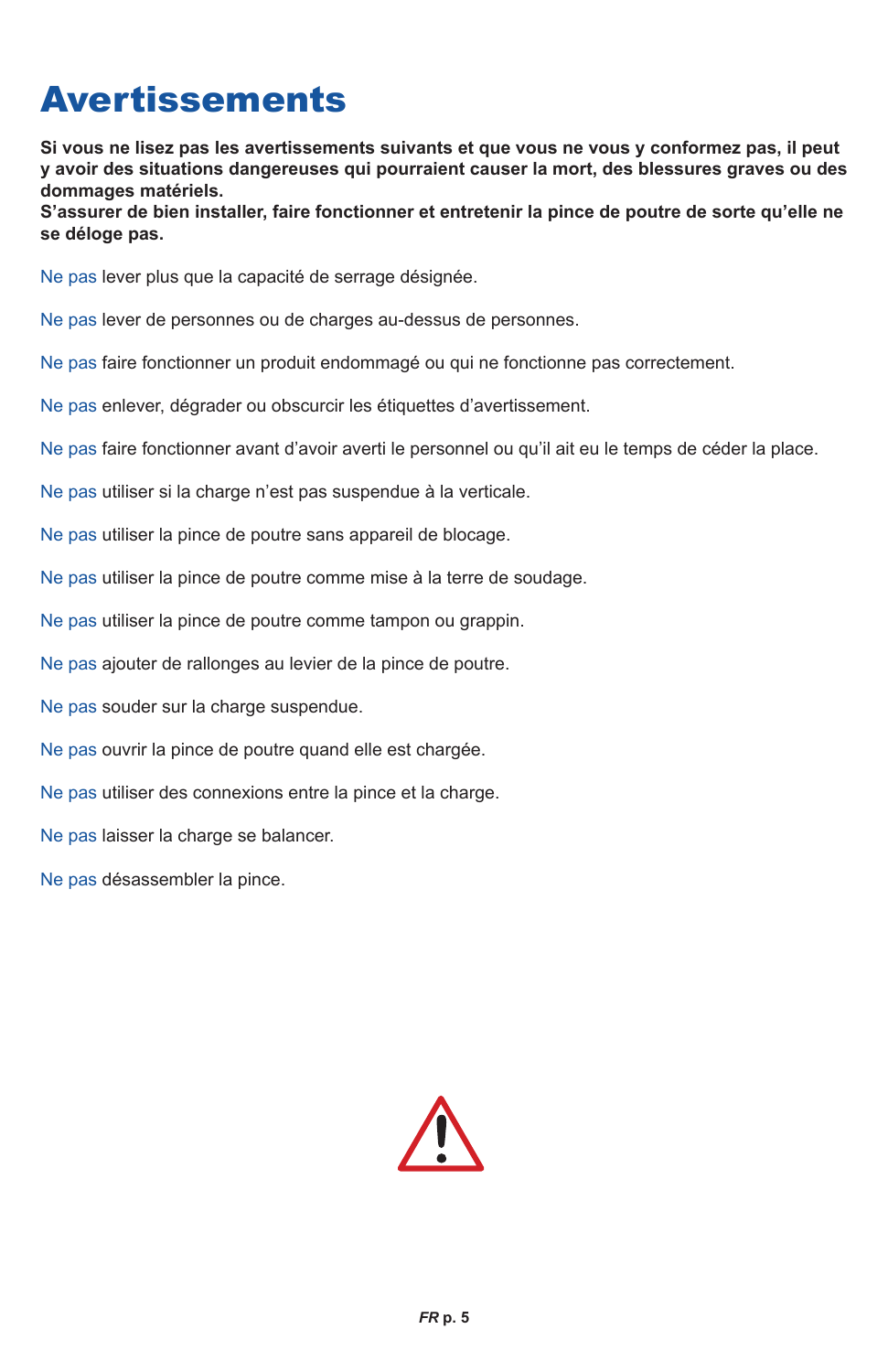### Renseignements techniques (1, 2 tonnes)





### Spécifications

|                                         |   | OZSS1BC     | OZSS2BC        |
|-----------------------------------------|---|-------------|----------------|
| Capacité de charge sécuritaire (tonnes) |   | 1           | $\overline{2}$ |
|                                         | A | 2,95 à 9,05 | 2,95 à 9,05    |
| Dimensions (po)                         | B | 12,2 max.   | 12,2 max.      |
|                                         | C | 2,6         | 3              |
|                                         | D | 0,94        | 0,94           |
|                                         | Ε | 7,68        | 7,68           |
|                                         | F | 5,12 à 6,57 | 5,12 à 6,57    |
|                                         | G | 1,57        | 1,57           |
|                                         | Н | 0.78        | 0,9            |
| Poids net (lb)                          |   | 9           | 11             |

\*Les dimensions sont à des fins de référence seulement et peuvent changer sans préavis.

### Pré-installation

Vérifier s'il y a eu des dommages en cours d'expédition. Ne pas installer ou ne pas utiliser un produit endommagé. S'assurer que l'axe fonctionne bien. S'assurer de conserver des dossiers de tous les renseignements afférents.

Communiquer avec votre concessionnaire OZ Lifting Products® pour tout problème ou toute question.

#### Avant d'utiliser le produit pour la première fois :

Lire et respecter tous les instructions et avertissements que contient le produit ou qui y sont joints, le cas échéant.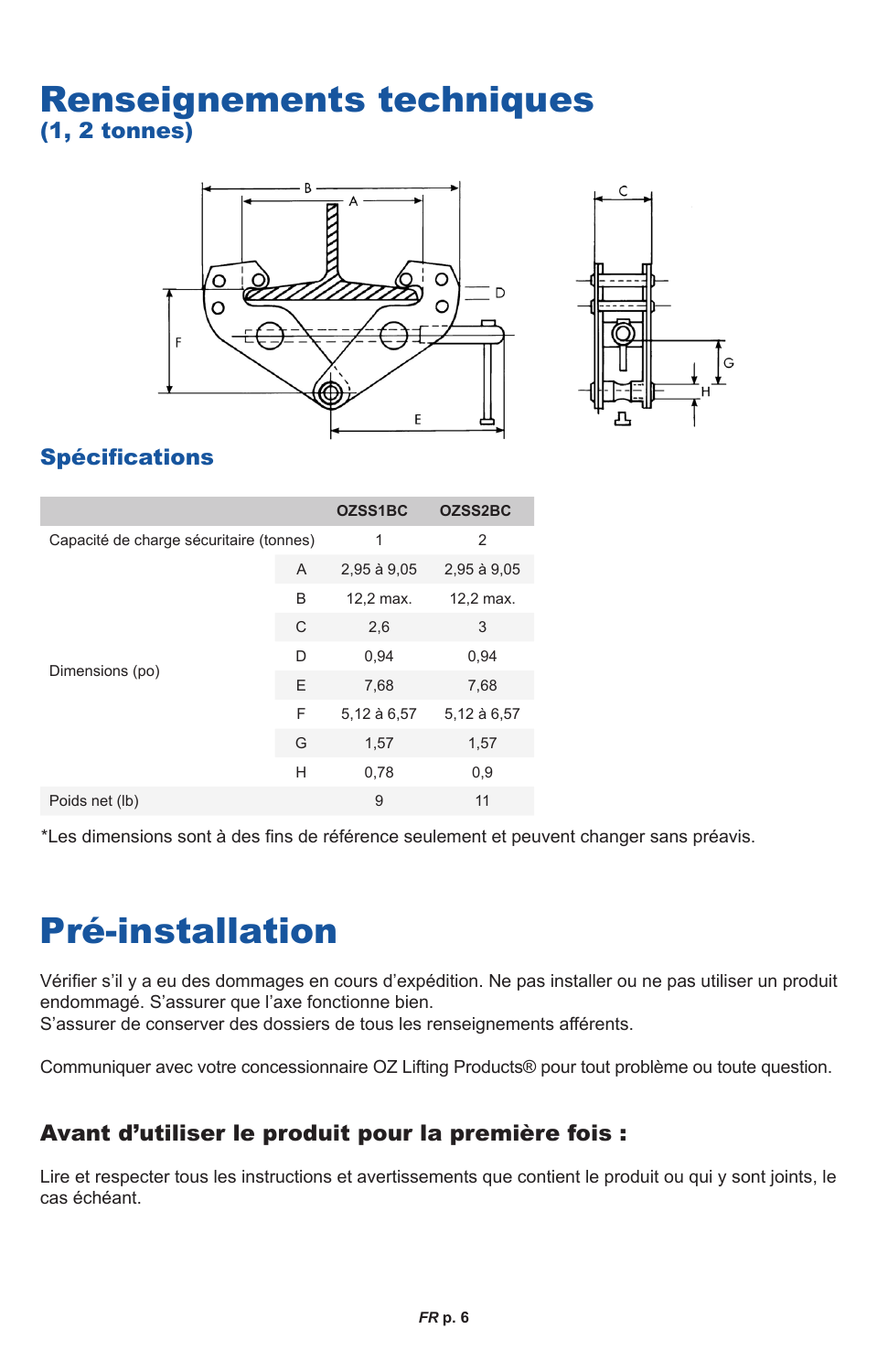### Fonctionnement

#### Avertissements et mesures de sécurité

Les opérateurs de pince de poutre doivent lire complètement et comprendre tout ce manuel, ainsi que tous les avertissements sur le palan, avant de la faire fonctionner. Si on ne lit pas ce manuel et qu'on ne s'y conforme pas, il pourrait y avoir blessures.

#### Exigences relatives à l'opérateur :

Vous devez être formé quant au bon fonctionnement du chariot et à la prise en charge des défaillances potentielles.

Vous ne devez pas faire fonctionner la pince de poutre sous l'effet d'alcool, de médicaments ou de drogues.

Vous ne devez pas faire fonctionner la pince de poutre quand vous êtes fatigué ou distrait.

Vous ne devez pas faire fonctionner la pince de poutre si vous avez un historique de crises ou autres troubles médicaux qui risquent de nuire au fonctionnement.

Vos coordination et vision doivent être bonnes.

#### Avant de faire fonctionner, s'assurer que :

La pince est en bon état et que les dossiers d'entretien sont à jour.

#### Fonctionnement

- 1. Ouvrir les mâchoires de la pince en faisant tourner dans le sens antihoraire.
- 2. Positionner la pince sur la poutre.
- 3. Pour fermer la mâchoire de la pince, serrer à la main en faisant tourner l'axe fileté dans le sens horaire.
- 4. S'assurer que les mâchoires se ferment complètement.
- 5. S'assurer que la charge est centrée.
- 6. Toujours lever lentement et garder la charge à vue sans faute.

### Entretien

Les opérateurs doivent inspecter visuellement les pinces de poutre régulièrement. Noter s'il y a usure, dommages, coupures, fissures ou corrosion. S'assurer que l'axe se déplace librement. Si vous remarquez des problèmes, mettre la pince de poutre hors service jusqu'à ce qu'elle soit réparée. Utiliser seulement des pièces de rechange provenant de OZ Lifting Products®.

Une fois par année, vous devez apporter la pince de poutre à un centre de réparation autorisé aux fins d'inspection professionnelle.

Après la réparation, mettre la pince de poutre à l'essai avec une charge de 1,25 fois la capacité de charge pour recertifier le produit.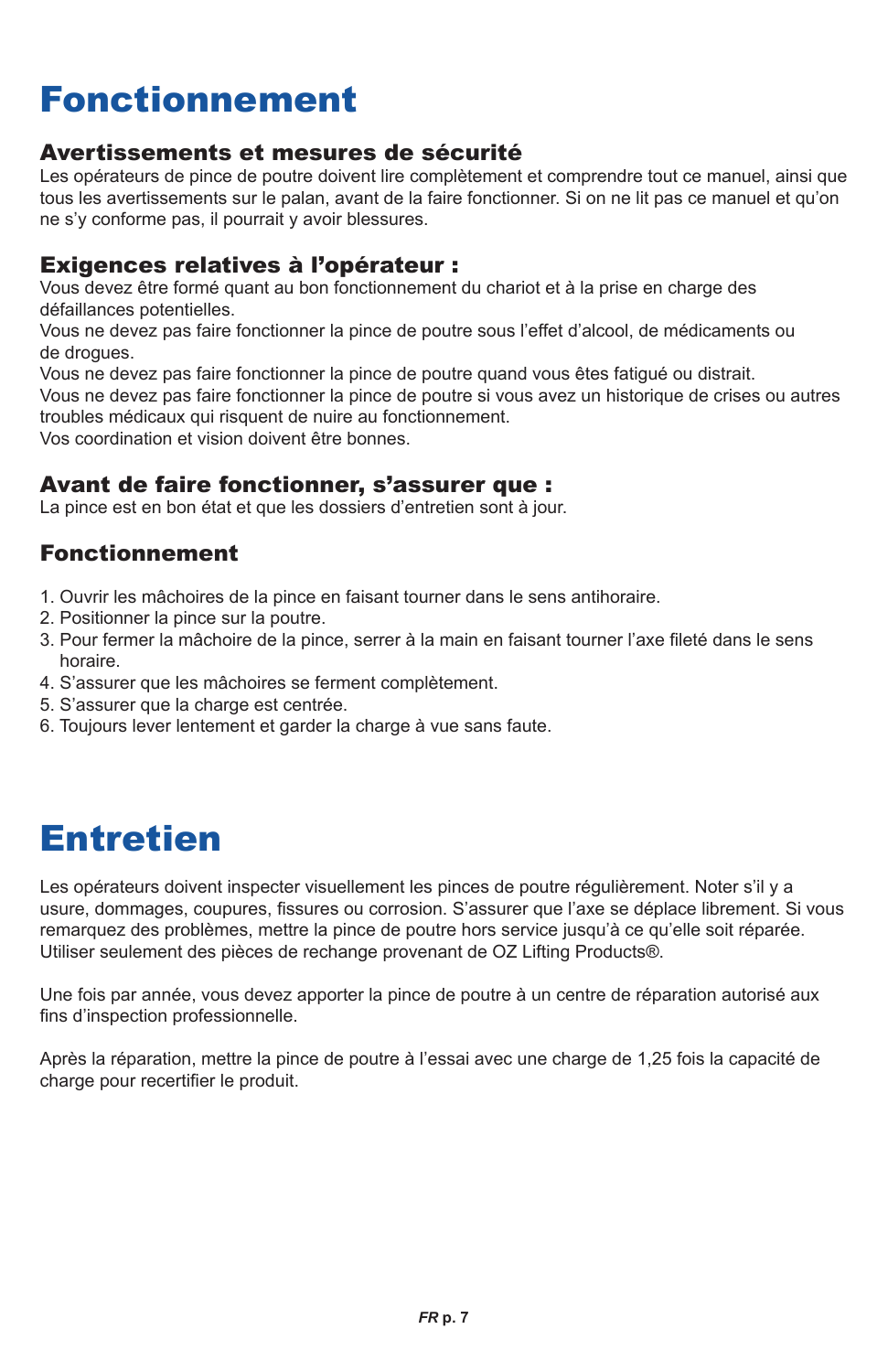# *ES*

# MANUAL DEL OPERADOR



### ABRAZADERA DE VIGA DE ACERO INOXIDABLE 1 T

2 T

Estas abrazaderas de viga cumplen o superan los siguientes estándares:

#### **CE**

AS4991 ASME B30.16 (Para usar con polipastos manuales o eléctricos)



P.O. Box 845, Winona, MN 55987 Teléfono (800) 749-1064 (507) 474-6250 Apoyo técnico (507) 457-3346 Fax (507) 452-5217 sales@ozliftingproducts.com **www.ozliftingproducts.com**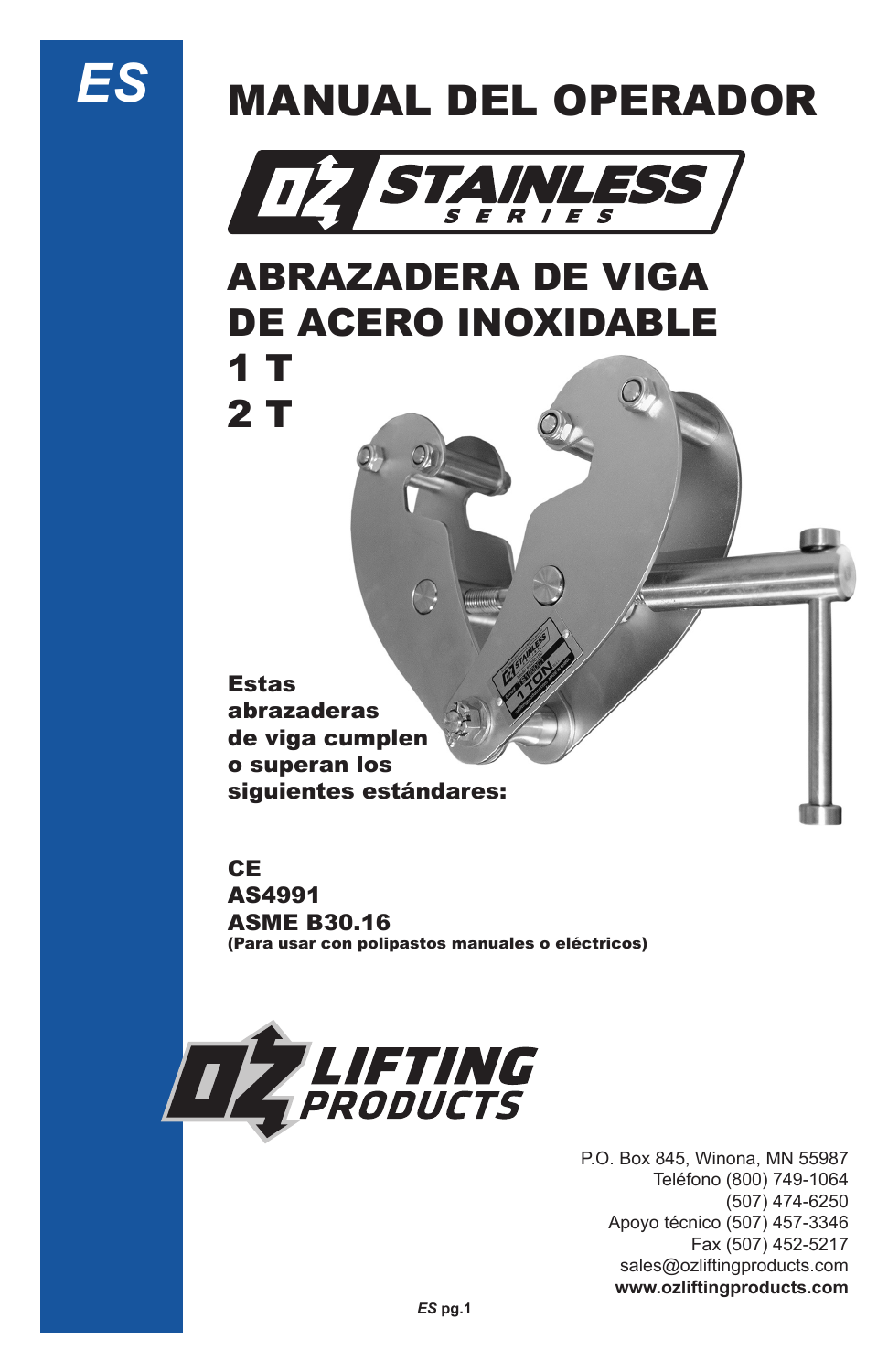### Tabla de contenido

### Características del producto

- Construcción de acero inoxidable tipo 304 resistente a la corrosión
- Ajuste súper rápido a la mayoría de las vigas en I
- Etiquetas de identificación de acero inoxidable
- Certificado de prueba individual y número de serie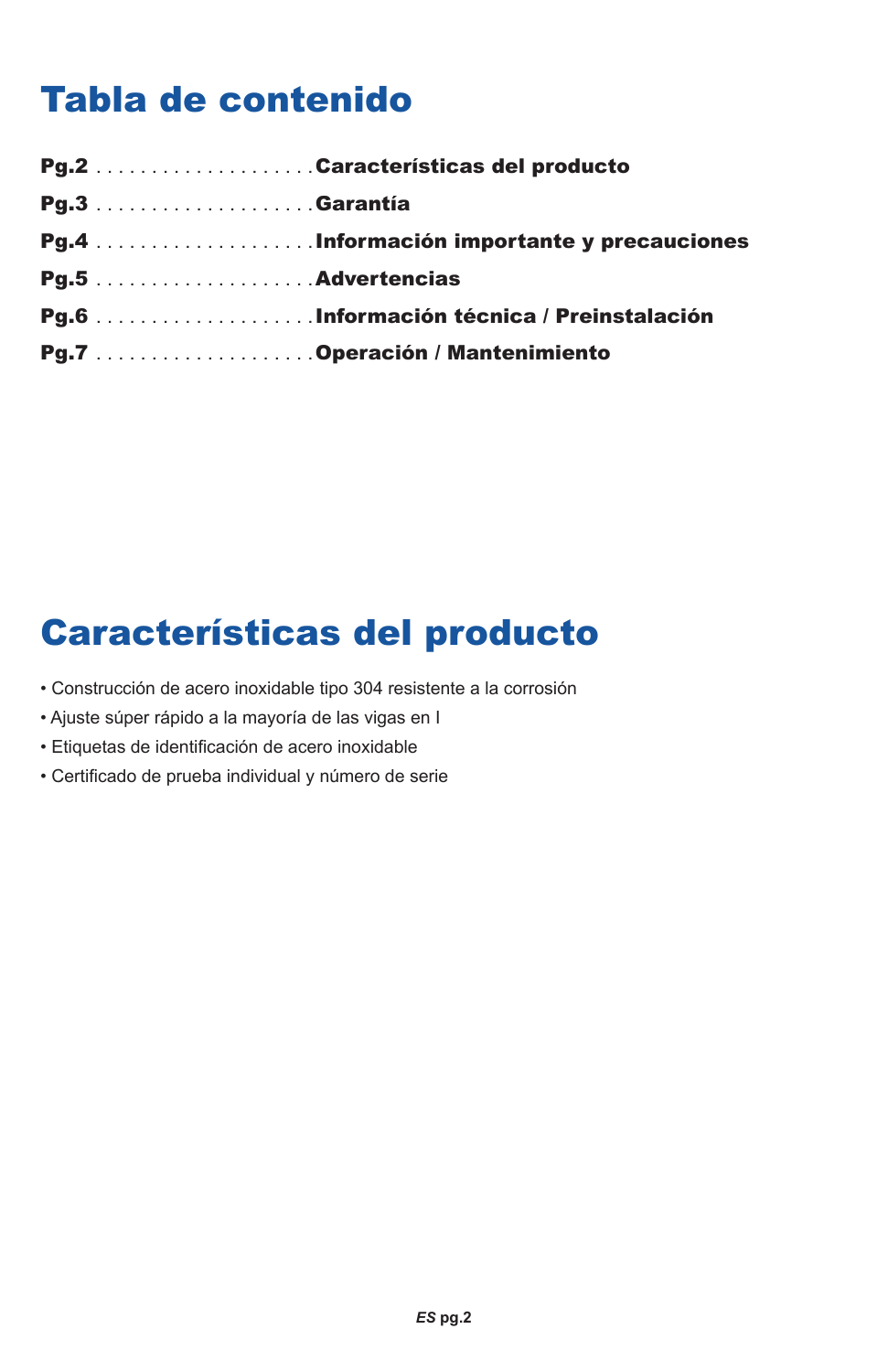# GARANTÍA DE UN AÑO

OZ Lifting Products LLC® garantiza que este producto estará libre de defectos en materiales y mano de obra durante un año a partir de la fecha de envío.

Esta garantía no se aplica a productos que muestran signos de mal uso, sobrecarga, alteración, mantenimiento incorrecto o negligencia. El desgaste normal de las piezas móviles está excluido de la garantía. Las partes móviles se definen como discos de freno, cable metálico y otros componentes de desgaste sujetos a condiciones de uso. Esta garantía no cubre ningún costo relacionado con la eliminación de este producto, el tiempo perdido o cualquier otro daño / costo incidental o consecuente que resulte de los defectos reclamados.

Si este producto falla durante el primer año de funcionamiento debido a materiales o mano de obra defectuosos, será reparado o reemplazado a discreción de OZ Lifting Products LLC®. Cualquier producto sujeto a un reclamo de garantía debe devolverse, prepago, a un distribuidor autorizado de OZ Lifting Products LLC® junto con el comprobante de compra. Tras la reparación, el producto será devuelto al cliente de forma gratuita. Si no se encuentra ningún defecto, el cliente será responsable de los costos de envío de devolución. La garantía del producto será efectiva por el resto del período de garantía original (un año a partir de la fecha de envío).

OZ Lifting Products LLC® no se hace responsable de lo siguiente que surja del uso de este producto: lesiones a personas o bienes, muerte, daños incidentales, consecuentes o contingentes, ya sean negligentes o deliberados. Es responsabilidad exclusiva del propietario instalar y operar el producto de manera adecuada y segura.

Esta es la única garantía escrita de OZ Lifting Products LLC®. Esta garantía reemplaza a todas las demás garantías implícitas por ley, como la comerciabilidad y la aptitud. La venta de productos de OZ Lifting Products LLC® bajo cualquier otra garantía, expresa o implícita, no está autorizada.

NOTA: OZ Lifting Products LLC® tiene el derecho de alterar el diseño o suspender la producción de cualquier producto sin previo aviso.

#### Para obtener más información, póngase en contacto:



P.O. Box 845, Winona, MN 55987 Teléfono (800) 749-1064 (507) 474-6250 Apoyo técnico (507) 457-3346 Fax (507) 452-5217 sales@ozliftingproducts.com **www.ozliftingproducts.com**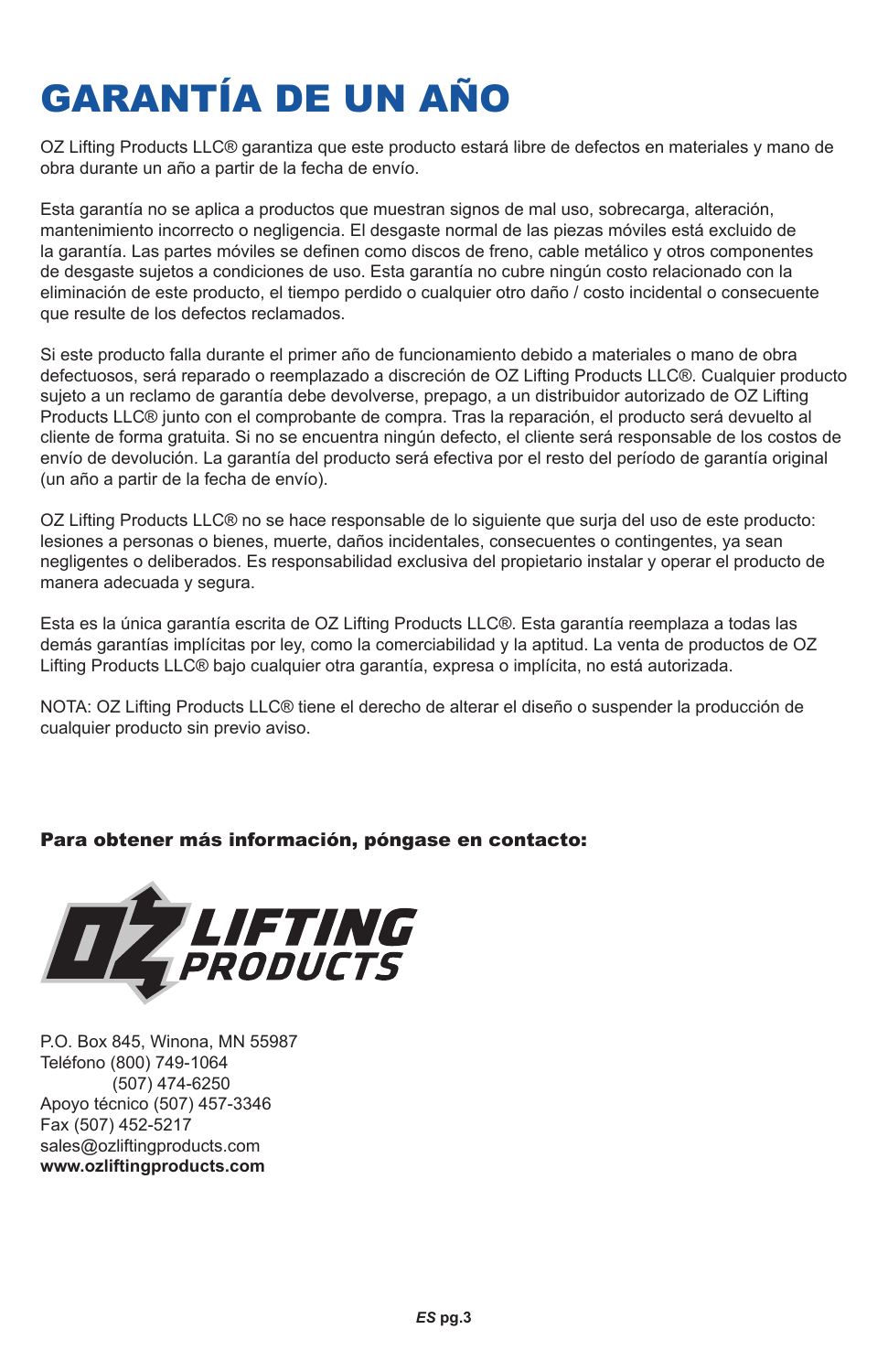### Información Importante y Precauciones

Este manual contiene instrucciones generales que tratan sobre la instalación, operación y mantenimiento normales de los productos descritos aquí.

Este producto no debe ser instalado, operado o mantenido por ninguna persona que no haya leído todo el contenido de estas instrucciones. No leer y cumplir con estas instrucciones, advertencias o limitaciones señaladas puede provocar lesiones corporales, la muerte o daños a la propiedad. Póngase en contacto con el distribuidor para obtener más explicaciones si la información no se comprende completamente. Es responsabilidad del propietario / usuario instalar, probar, mantener y operar estos productos de acuerdo con las regulaciones de OSHA, otras regulaciones federales, estatales y locales, y las normas ASME.

Solo personal capacitado y calificado deberá operar y mantener este equipo.

#### Mantener registros

Programe y mantenga registros de inspección y mantenimiento regulares del producto de conformidad con las normas ASME.

Registre el número de serie de sus abrazaderas de viga en la portada de este manual para permitir una referencia más fácil.

#### Precauciones

No use los productos OZ Lifting junto con otro equipo a menos que el diseñador, fabricante, instalador o usuario del sistema haya implementado los dispositivos de seguridad necesarios. Las modificaciones para actualizar, volver a clasificar o alterar estos productos solo deben ser autorizadas por el fabricante original. No desmonte la abrazadera de viga.

#### Estas abrazadera de viga cumplen o superan los siguientes estándares:

CE AS4991 ASME B30.16 (Para usar con polipastos manuales o eléctricos)

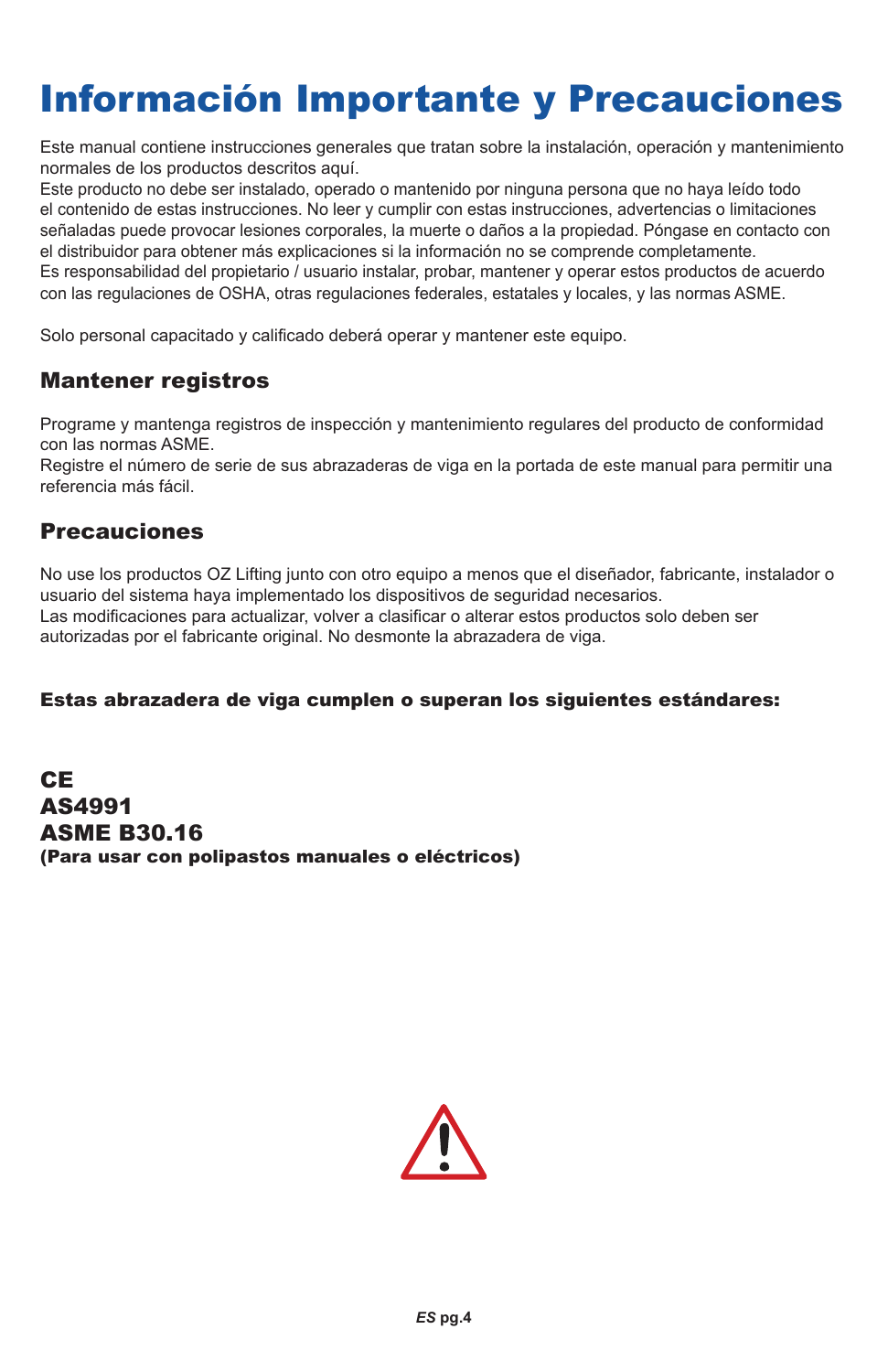### **Advertencias**

**No leer y cumplir con las siguientes advertencias puede provocar una situación peligrosa que podría provocar la muerte, lesiones graves o daños a la propiedad. Asegúrese de instalar, operar y mantener adecuadamente la abrazadera de viga para que no se salga de la viga.**

No levante más del rango de sujeción designado.

No levante personas ni levante cargas sobre las personas.

No opere un producto dañado o que funcione mal.

No quite, desfigura ni oculte las etiquetas de advertencia.

No opere hasta que el personal esté advertido o despejado del área.

No lo use si la carga no está suspendida verticalmente.

No use la abrazadera de viga sin un dispositivo de bloqueo.

No use la abrazadera de viga como tierra de soldadura.

No use la abrazadera de viga para un amortiguador o agarre.

No agregue piezas alargadoras a la palanca de sujeción de la viga.

No suelde sobre la carga levantada.

No abra la abrazadera de viga cuando esté sosteniendo una carga.

No use conexiones entre la abrazadera y la carga.

No permita que la carga se balancee.

No desmonte la abrazadera de viga.

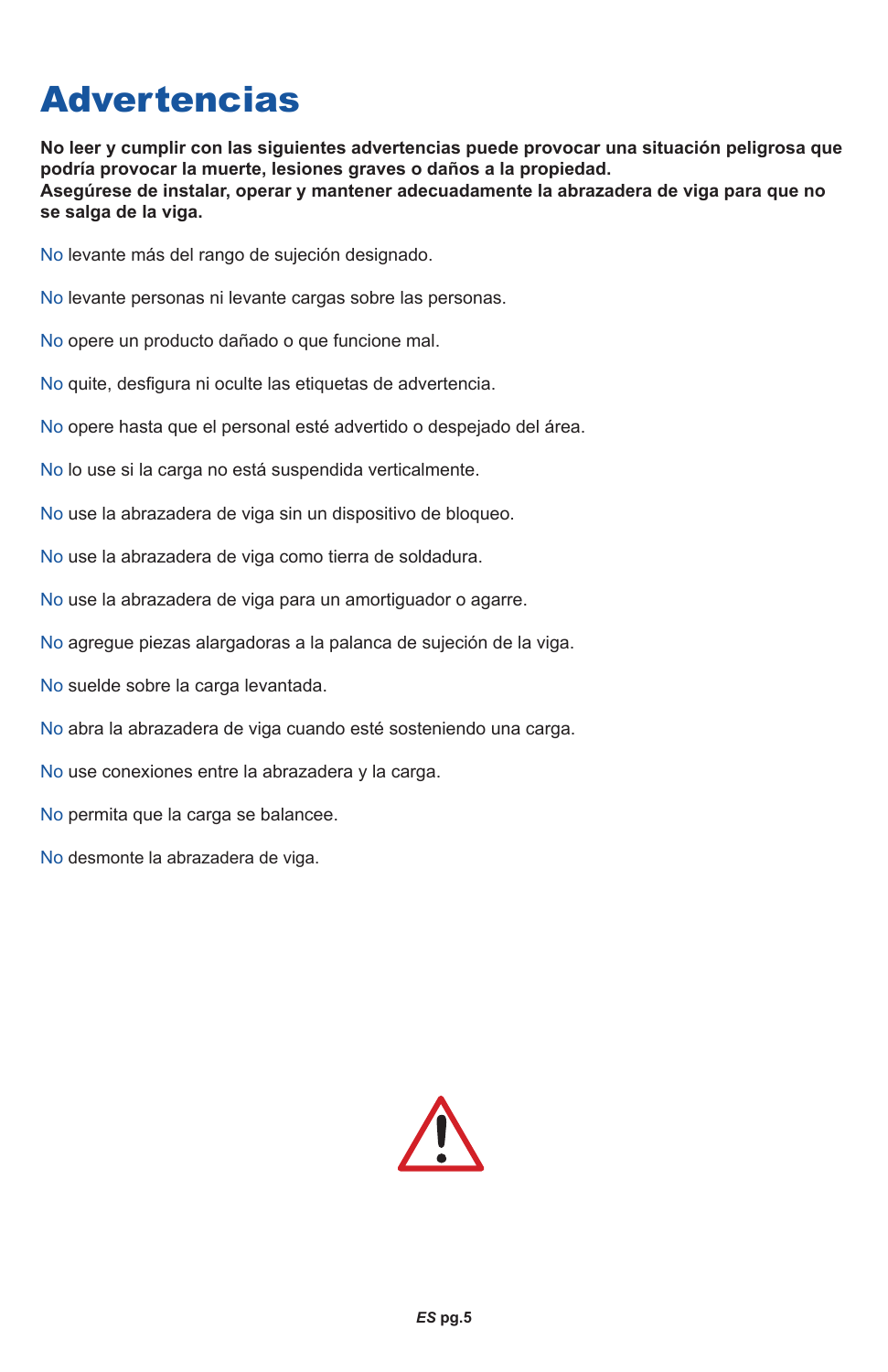### Información técnica (1, 2 toneladas)





### Especificación

|                       |   | OZSS1BC            | OZSS2BC   |
|-----------------------|---|--------------------|-----------|
| Capacidad (toneladas) |   | 1                  | 2         |
|                       | A | 2.95-9.05          | 2.95-9.05 |
|                       | в | $12.2 \text{ max}$ | 12.2 max. |
|                       | C | 2.6                | 3         |
| Dimensiones (in)      | D | .94                | .94       |
|                       | E | 7.68               | 7.68      |
|                       | F | 5.12-6.57          | 5.12-6.57 |
|                       | G | 1.57               | 1.57      |
|                       | н | .78                | .9        |
| Peso Neto (lbs)       |   | 9                  | 11        |

\*Las dimensiones son solo de referencia y están sujetas a cambios sin previo aviso.

### Preinstalación

Verifique si hay daños durante el envío. No instale ni use un producto dañado. Asegúrese de que el eje funcione correctamente. Asegúrese de mantener registros de toda la información del producto que lo acompaña.

Póngase en contacto con su distribuidor de OZ Lifting Product si tiene algún problema.

#### Antes de la operación inicial:

Lea y cumpla con todas las instrucciones y advertencias suministradas o adjuntas al producto, según corresponda.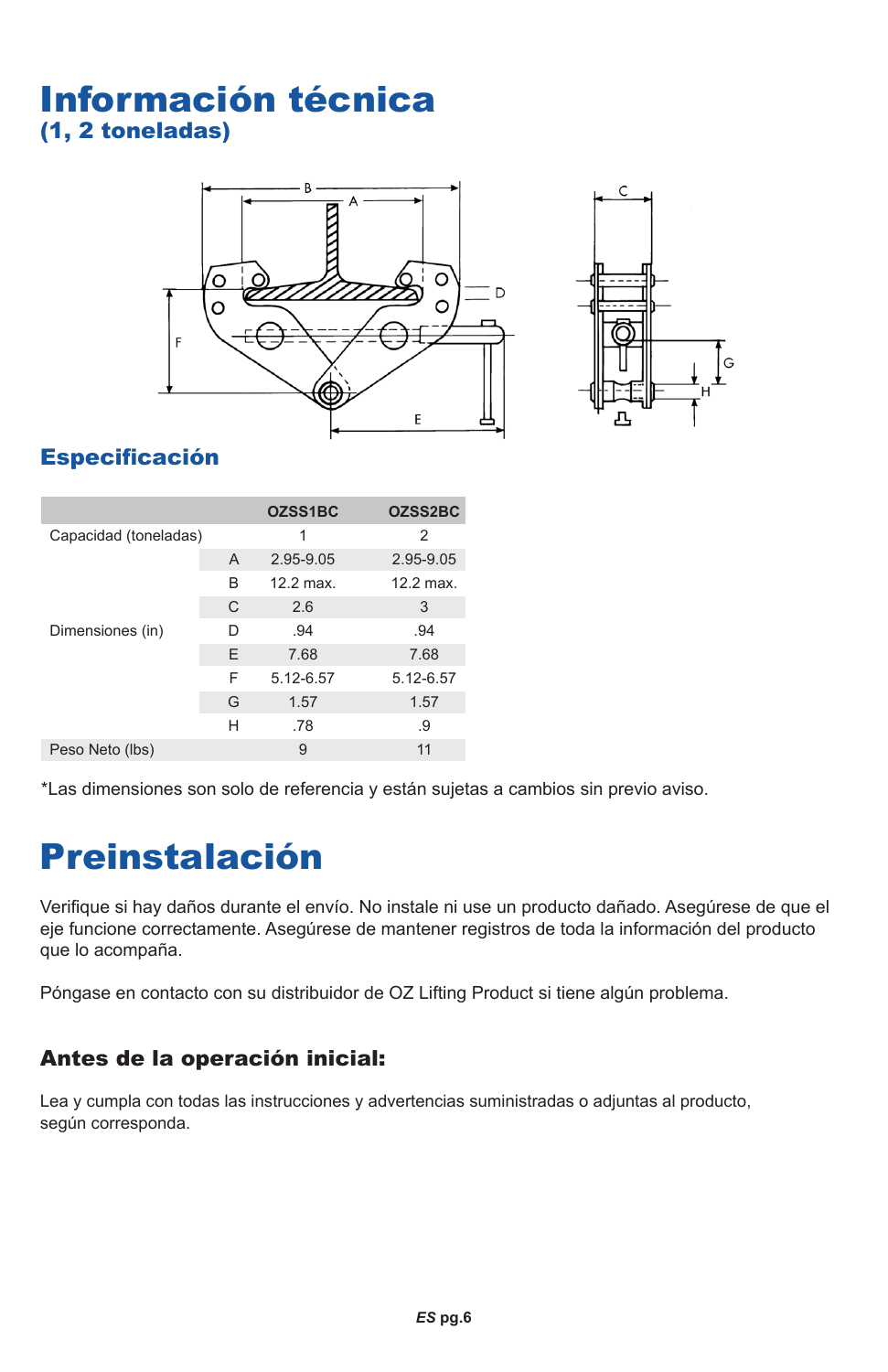### **Operation**

#### Advertencias y Precauciones

Los operadores de la abrazadera de haz deben leer y comprender completamente este manual completo y todas las advertencias en la abrazadera antes de comenzar la operación de la abrazadera. Si este manual no se lee y se sigue por completo, pueden producirse lesiones.

#### Requisitos del operador:

Debe estar capacitado en la operación adecuada de la abrazadera de viga y en el manejo de posibles fallas

No debe operar la abrazadera de viga bajo la influencia del alcohol, medicamentos o drogas.

No debe operar la abrazadera de viga mientras está cansado o distraído.

No debe operar la abrazadera de viga si tienen antecedentes de convulsiones u otros problemas médicos que pueden interferir con la operación.

Debe tener una coordinación y visión adecuadas.

#### Antes de la operación, asegúrese de:

La abrazadera funciona correctamente y los registros de mantenimiento están actualizados.

#### Operación

1. Abra la mordaza de la abrazadera girándola en sentido antihorario.

- 2. Coloque la abrazadera de viga en la viga.
- 3. Para cerrar la mordaza de la abrazadera, apriete a mano girando el eje roscado en sentido horario.
- 4. Asegúrese de que la mandíbula se sujete completamente.
- 5. Asegúrese de que la carga esté centrada.
- 6. Siempre levante lentamente y mantenga una observación constante de la carga.

### Mantenimiento

Los operadores deben inspeccionar visualmente las abrazaderas de viga de forma regular. Observe si hay desgaste, daños, cortes, grietas o corrosión. Verifique que el huso se mueva libremente. Si se observa algún problema, la abrazadera de viga debe colocarse fuera de servicio hasta que pueda repararse. Use solo productos OZ Lifting para piezas de repuesto.

Una vez al año, la abrazadera de viga debe llevarse a un centro de reparación autorizado para su inspección profesional.

Después de la reparación, pruebe la abrazadera de viga con una carga que sea 1.25 veces la carga nominal para volver a certificar el producto.